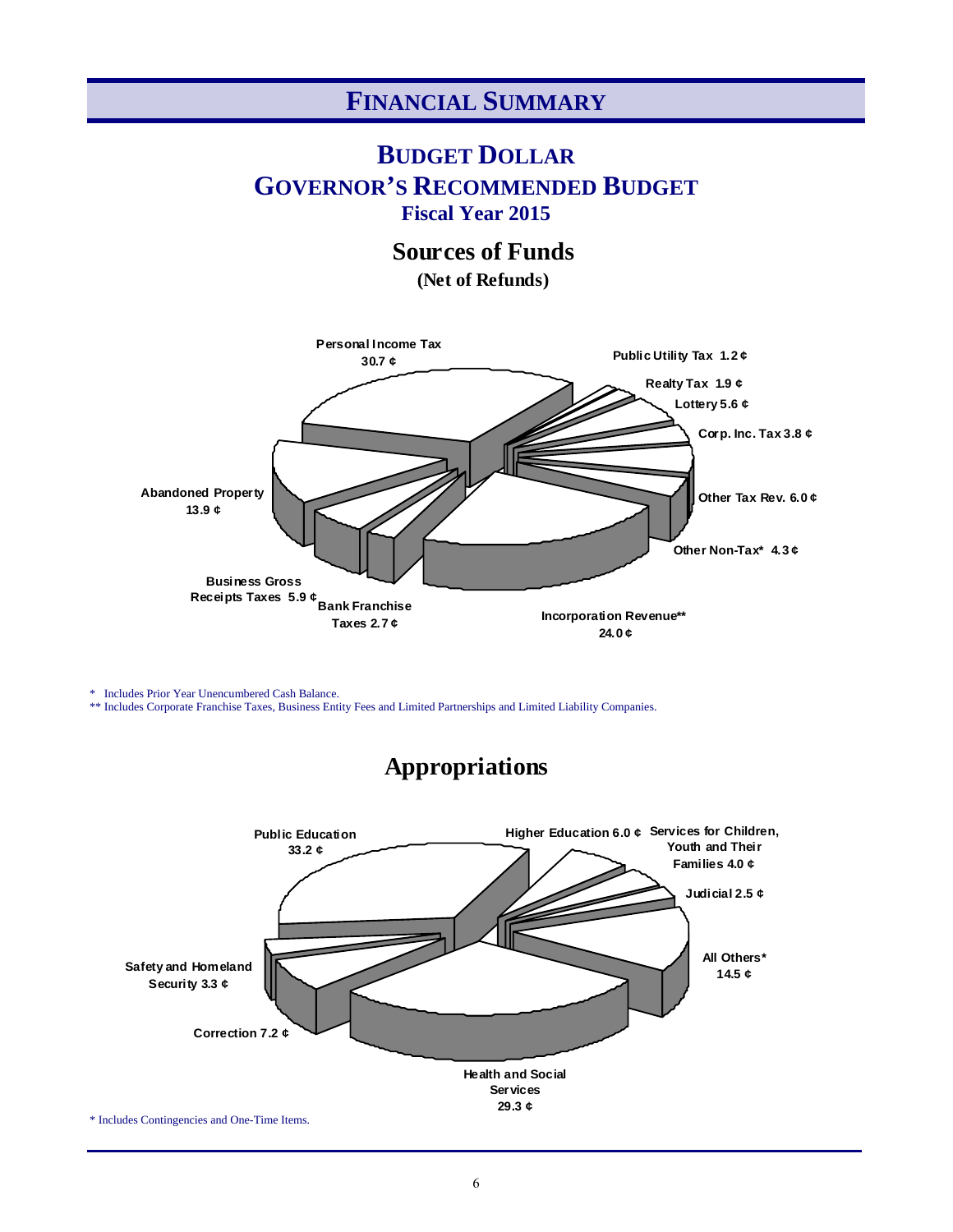# **FINANCIAL SUMMARY**

### **ESTIMATED GENERAL FUND REVENUE**

**(\$ Millions)**

The Delaware Economic and Financial Advisory Council (DEFAC), at the December 16, 2013 meeting, adopted a Fiscal Year 2015 revenue estimate of \$3,774.8 million.

|                                                      | 2013             | 2014          |                  | 2015          |                  |
|------------------------------------------------------|------------------|---------------|------------------|---------------|------------------|
|                                                      | <b>Actual</b>    |               | <b>Forecast</b>  |               | <b>Forecast</b>  |
| <b>Revenue Categories</b>                            |                  |               |                  |               |                  |
| <b>Personal Income Taxes</b>                         | \$               | $\mathsf{\$}$ |                  | $\mathcal{S}$ |                  |
| <b>Corporation Income Taxes</b>                      | 1,318.9<br>205.7 |               | 1,372.7<br>239.0 |               | 1,434.4<br>198.2 |
| <b>Franchise Taxes</b>                               | 605.6            |               | 608.6            |               | 602.5            |
| <b>Gross Receipts Tax</b>                            | 226.3            |               | 232.0            |               | 236.6            |
| <b>Hospital Board and Treatment Sales</b>            | 59.7             |               | 47.5             |               | 47.9             |
| Dividends and Interest                               | 6.3              |               | 7.6              |               | 9.5              |
| <b>Public Utility Taxes</b>                          | 44.5             |               | 47.0             |               | 47.0             |
| <b>Cigarette Taxes</b>                               | 115.2            |               | 112.5            |               | 109.8            |
| <b>Estate Taxes</b>                                  | 5.3              |               | 12.0             |               | 12.0             |
| <b>Realty Transfer Taxes</b>                         | 42.3             |               | 63.0             |               | 61.0             |
| <b>Insurance Taxes</b>                               | 53.9             |               | 54.3             |               | 56.6             |
| <b>Abandoned Property</b>                            | 566.5            |               | 514.0            |               | 514.0            |
| <b>Business Entity Fees</b>                          | 89.8             |               | 94.3             |               | 97.1             |
| <b>Bank Franchise Taxes</b>                          | 103.5            |               | 102.7            |               | 109.5            |
| <b>Lottery Sales</b>                                 | 235.3            |               | 224.1            |               | 224.8            |
| Limited Partnerships and Limited Liability Companies | 179.9            |               | 190.3            |               | 199.9            |
| <b>Uniform Commercial Code</b>                       | 16.9             |               | 17.4             |               | 17.8             |
| <b>Other Revenue by Department</b>                   | 89.6             |               | 92.4             |               | 98.7             |
| <b>Total Receipts</b>                                | \$<br>3,965.2    | $\mathbf{\$}$ | 4,031.4          | $\mathcal{S}$ | 4,077.3          |
| <b>LESS: Revenue Refunds</b>                         | (235.4)          |               | (301.6)          |               | (302.5)          |
| <b>SUBTOTAL</b>                                      | \$<br>3,729.8    | \$            | 3,729.8          | $\mathcal{S}$ | 3,774.8          |
| <b>PLUS: Abandoned Property</b>                      |                  |               |                  |               | 40.0             |
| <b>Realty Transfer Taxes</b>                         |                  |               |                  |               | 16.0             |
| <b>Public Utility Tax</b>                            |                  |               |                  |               | 1.6              |
| <b>Tax Policy</b>                                    |                  |               |                  |               | 46.3             |
|                                                      |                  |               |                  |               |                  |
| <b>TOTAL</b>                                         |                  |               |                  | \$            | 3,878.7          |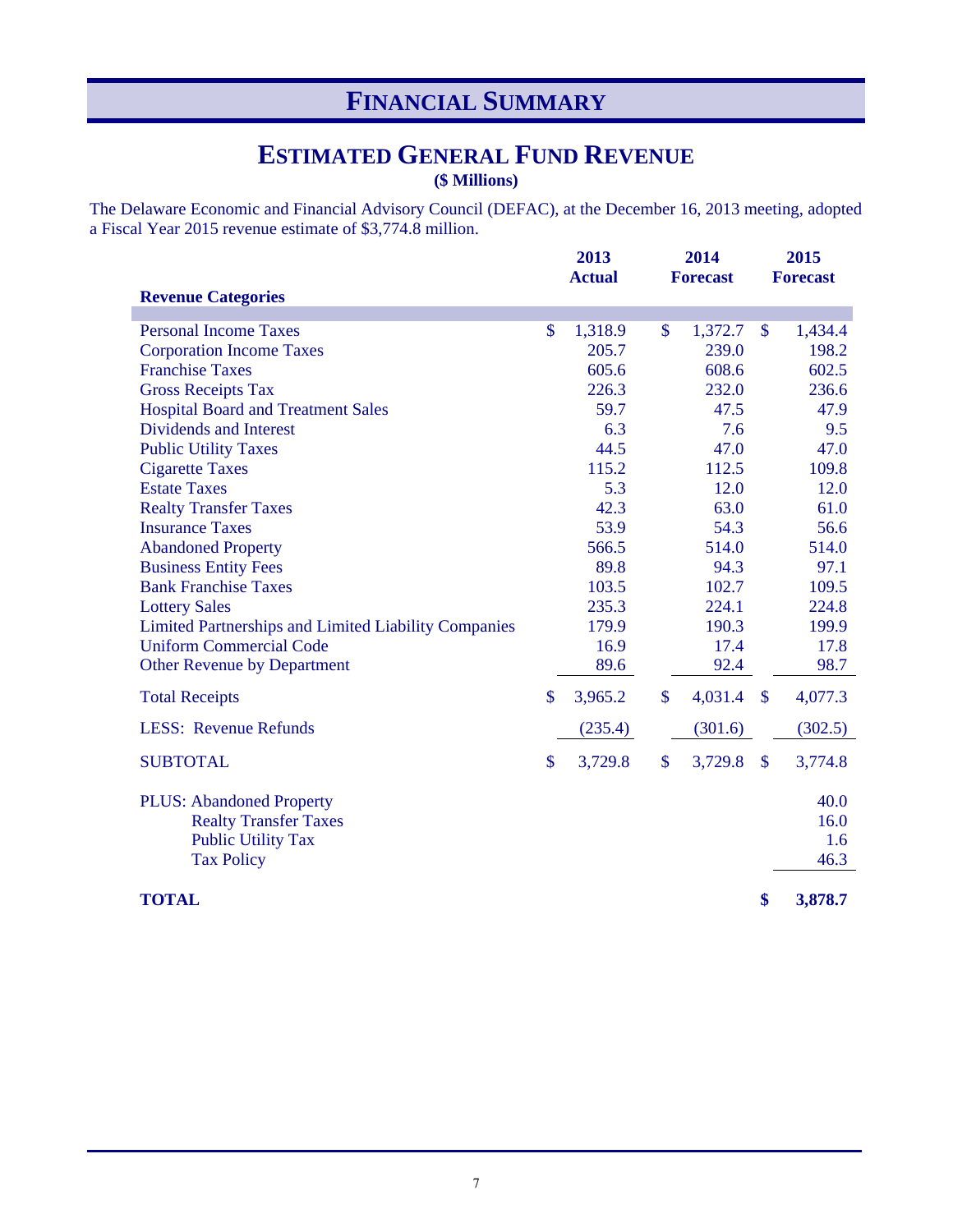# **FINANCIAL SUMMARY**

### **GENERAL FUND BUDGET BY DEPARTMENT BY FISCAL YEAR (\$ Thousands)**

|                                                           | <b>FISCAL YEAR</b><br>2014 | <b>FISCAL YEAR</b><br>2015<br><b>RECOMMENDED</b> |
|-----------------------------------------------------------|----------------------------|--------------------------------------------------|
| Legislative                                               | \$<br>15,701.3             | \$<br>15,800.7                                   |
| <b>Judicial</b>                                           | 94,063.9                   | 95,073.8                                         |
| Executive                                                 | 139,799.4 *                | 157,779.3 *                                      |
| <b>Technology and Information</b>                         | 38,611.0                   | 38,867.7                                         |
| <b>Other Elective</b>                                     | 162,373.4                  | 179,407.0                                        |
| Legal                                                     | 54,366.5                   | 55,180.3                                         |
| <b>State</b>                                              | 24,817.9                   | 24,986.5                                         |
| Finance                                                   | 15,117.4                   | 15,227.1                                         |
| <b>Health and Social Services</b>                         | 1,089,592.7                | 1,122,076.9                                      |
| Services for Children, Youth and Their<br><b>Families</b> | 153,708.0                  | 155,049.8                                        |
| Correction                                                | 269,680.1                  | 274,445.7                                        |
| <b>Natural Resources and Environmental</b><br>Control     | 36,338.8                   | 37,104.8                                         |
| <b>Safety and Homeland Security</b>                       | 146,376.6                  | 125,822.8                                        |
| Labor                                                     | 9,303.0                    | 10,080.2                                         |
| Agriculture                                               | 8,336.8                    | 8,399.2                                          |
| Elections                                                 | 4,315.2                    | 4,349.3                                          |
| <b>Fire Prevention Commission</b>                         | 5,294.5                    | 5,378.6                                          |
| <b>Delaware National Guard</b>                            | 4,793.9                    | 4,864.2                                          |
| <b>Advisory Council for Exceptional Citizens</b>          | 196.8                      | 198.7                                            |
| <b>Higher Education</b>                                   | 227,606.2                  | 229,948.3                                        |
| Education                                                 | 1,217,757.5                | 1,269,669.1                                      |
| <b>STATE TOTAL</b>                                        | \$<br>3,718,150.9          | \$<br>3,829,710.0                                |

\*Fiscal Year 2014 and Fiscal Year 2015 Recommended include Contingencies and One-Time Items to be allocated to other departments.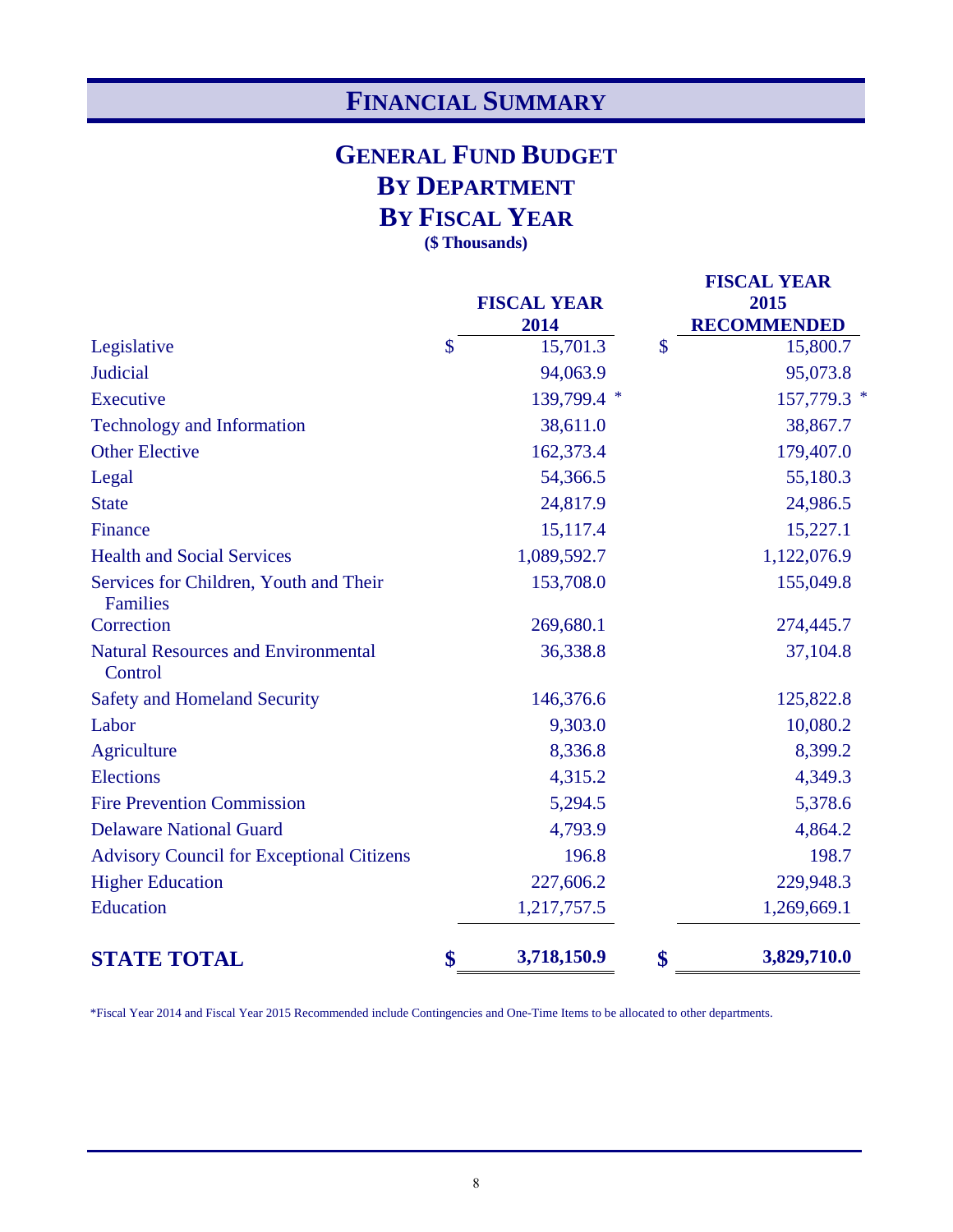### **FINANCIAL CHARTS**

### **FISCAL OVERVIEW**

**(\$ Millions)** 

|                                      |                | <b>Fiscal Year</b> |               | <b>Fiscal Year</b> |                | <b>Fiscal Year</b> |
|--------------------------------------|----------------|--------------------|---------------|--------------------|----------------|--------------------|
|                                      |                | 2013               |               | 2014               |                | 2015               |
|                                      |                | <b>Actual</b>      |               | <b>Estimated</b>   |                | <b>Estimated</b>   |
| Revenue                              | $\mathbf{\$\}$ | 3,729.8            | $\mathsf{\$}$ | 3,729.8            | $\mathbf{\$\}$ | 3,878.7            |
|                                      |                |                    |               |                    |                |                    |
| Appropriations                       |                |                    |               |                    |                |                    |
| <b>Budget</b>                        |                | 3,586.8            |               | 3,718.1            |                | 3,829.7            |
| <b>Grants</b>                        |                | 44.2               |               | 44.8               |                | 45.2               |
| Supplementals                        |                |                    |               |                    |                |                    |
| Enacted                              |                | 53.4               |               | 60.9               |                |                    |
| <b>Estimated</b>                     |                |                    |               |                    |                | 37.7               |
| <b>Total Appropriations</b>          |                | 3,684.4            |               | 3,823.8            |                | 3,912.6            |
| <b>Continuing and Encumbered</b>     |                |                    |               |                    |                |                    |
| Appropriations (prior year)          |                | 301.1              |               | 276.5              |                | 255.7              |
| <b>Total</b>                         |                | 3,985.5            |               | $4,100.2*$         |                | 4,168.3            |
| Less: Continuing and Encumbered      |                |                    |               |                    |                |                    |
| Appropriations (current year)        |                | (276.5)            |               | (255.7)            |                | (200.0)            |
| <b>Reversions</b>                    |                | (50.5)             |               | (50.0)             |                | (10.0)             |
| <b>Total Ordinary Expenditures</b>   |                | 3,658.5            |               | 3,794.5*           |                | 3,958.3            |
|                                      |                |                    |               |                    |                |                    |
| <b>Balances</b>                      |                |                    |               |                    |                |                    |
| <b>Operating Balance</b>             |                | $71.2*$            |               | (64.7)             |                | (79.6)             |
| <b>Prior Year Cash Balance</b>       |                | 564.6              |               | 635.8              |                | 571.1              |
| <b>Cumulative Cash Balance</b>       |                | 635.8              |               | 571.1              |                | 491.5              |
| Less: Continuing and Encumbered      |                |                    |               |                    |                |                    |
| Appropriations (current year)        |                | (276.5)            |               | (255.7)            |                | (200.0)            |
| Reserve                              |                | (198.9)            |               | (201.7)            |                | (209.1)            |
| <b>Unencumbered Cash Balance</b>     |                | 160.4              |               | 113.7              |                | 82.4               |
| <b>Appropriation Limit</b>           |                |                    |               |                    |                |                    |
| Cumulative Cash Balance (prior year) |                | 564.6              |               | 635.8              |                | 571.1              |
| Less: Continuing and Encumbered      |                |                    |               |                    |                |                    |
| Appropriations (prior year)          |                | (301.1)            |               | (276.5)            |                | (255.7)            |
| Reserve (prior year)                 |                | (186.4)            |               | (198.9)            |                | (201.7)            |
| <b>Unencumbered Cash Balance</b>     |                | 77.1               |               | 160.4              |                | 113.7              |
| +Net Fiscal Year Revenue             |                | 3,729.8            |               | 3,729.8            |                | 3,878.7            |
| Total (100% Limit)                   |                | 3,806.9            |               | 3,890.2            |                | 3,992.4            |
| X 98% Limit                          |                | 0.98               |               | 0.98               |                | 0.98               |
| <b>APPROPRIATION LIMIT</b>           | \$             | 3,730.8            | \$            | 3,812.4            | \$             | 3,912.6            |

 Figures represent DEFAC revenue and expenditure estimates as of the December 16, 2013 meeting, plus Governor's Recommended Revenue Adjustments.

\*This figure is not the sum of the component factors due to rounding of actual amounts.